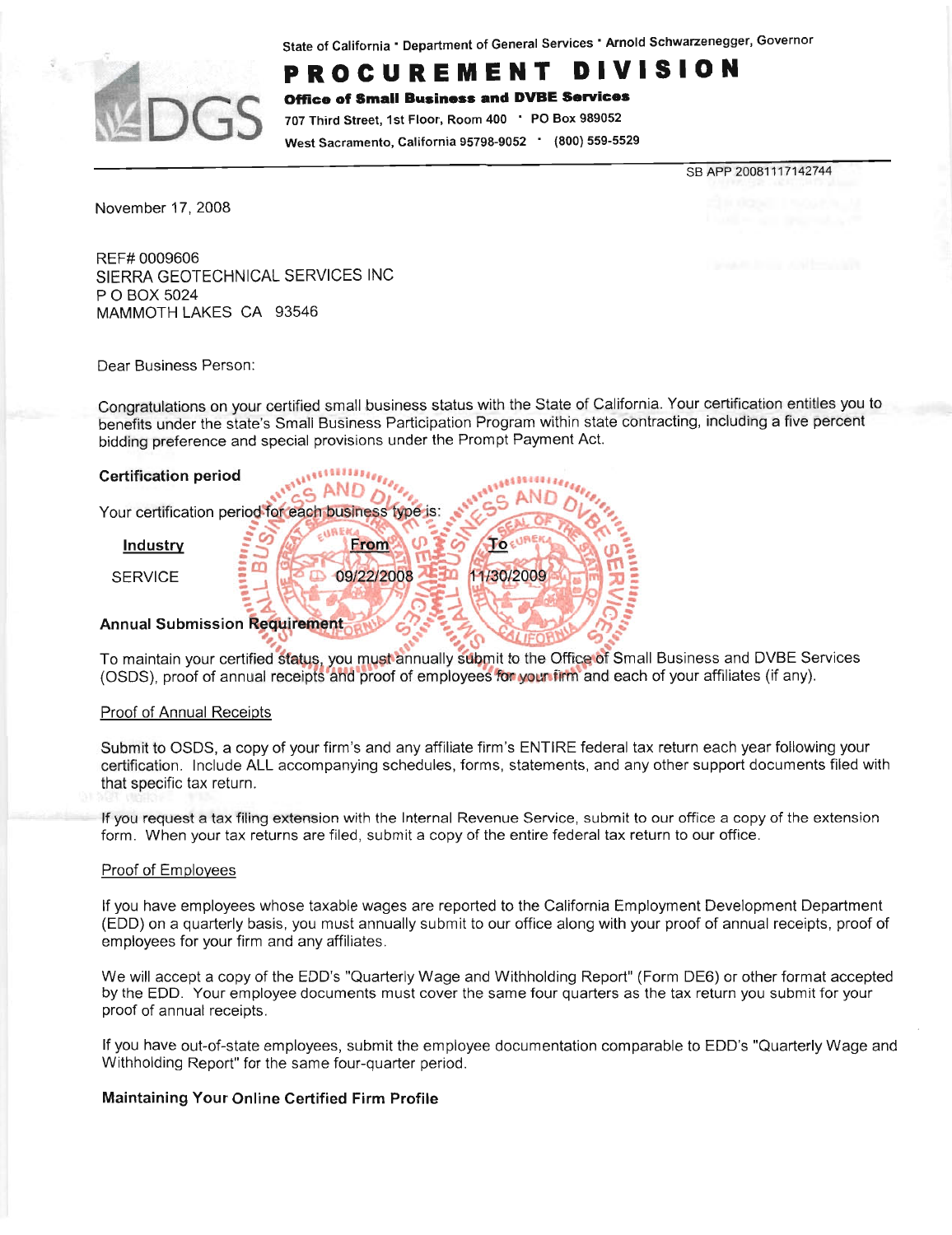#### Office of Small Business and DVBE Certification

#### REF# 0009606 SIERRA GEOTECHNICAL SERVICES INC

November 17, 2008 SB APP 20081117142744

A secure access feature on our website enables you to maintain certain company profile information, including customizable keywords to best describe your business specialties with. Details about the Certified Firm Profile and your secure logon information are available on the final page of this letter. Please keep your logon information page in a secure place and DO NOT share it with anyone or include it with any of your bid documents or submittals.

### **Reporting Business Changes**

You must notify OSDS of all business changes or your certification status will be subject to revocation. The enclosed "Certification Information Change" form identifies specific items that may be reported using the change form and it identifies other changes that require a new certfication application submittal.

#### **Prompt Payment Rubber Stamp**

The Prompt Payment Act requires state agencies to pay the undisputed invoices of certified small businesses and registered nonprofit organizations on a timely basis. Prompt payment is reinforced by adding interest penalties for late payment. Covered under the Act are certified small businesses that are either a service, manufacturer, or nonmanufacturer firm, and nonprofit organizations registered with OSDS.

Compensation on late or unpaid progress payments for certified construction firms is addressed in Public Contract Code, Section §10261.5.

Use of the prompt payment rubber stamp alerts state agencies of a firm's certified small business or registered nonprofit status.

#### Ordering a rubber stamp

To purchase a prompt payment rubber stamp, complete and submit the enclosed Prompt Payment Rubber Stamp Order Form. Corespondi

#### **Proof of Eligibility**

Maintain this original certification letter for future business needs. To demonstrate your firm's small business eligibility, include a copy of this letter in your state contract bid submittals.

Prior to contract award, agencies will assure the vendor is in compliance with Public Contract Code, Section 10410 et seq. addressing conflict of interest for state officers, state employees or former state employees.

#### **Certification Renewal**

A renewal application will be mailed to you prior to the expiration of your small business certification. If you do not receive an application, please call us so that you may timely renew your certification.

 $\overline{2}$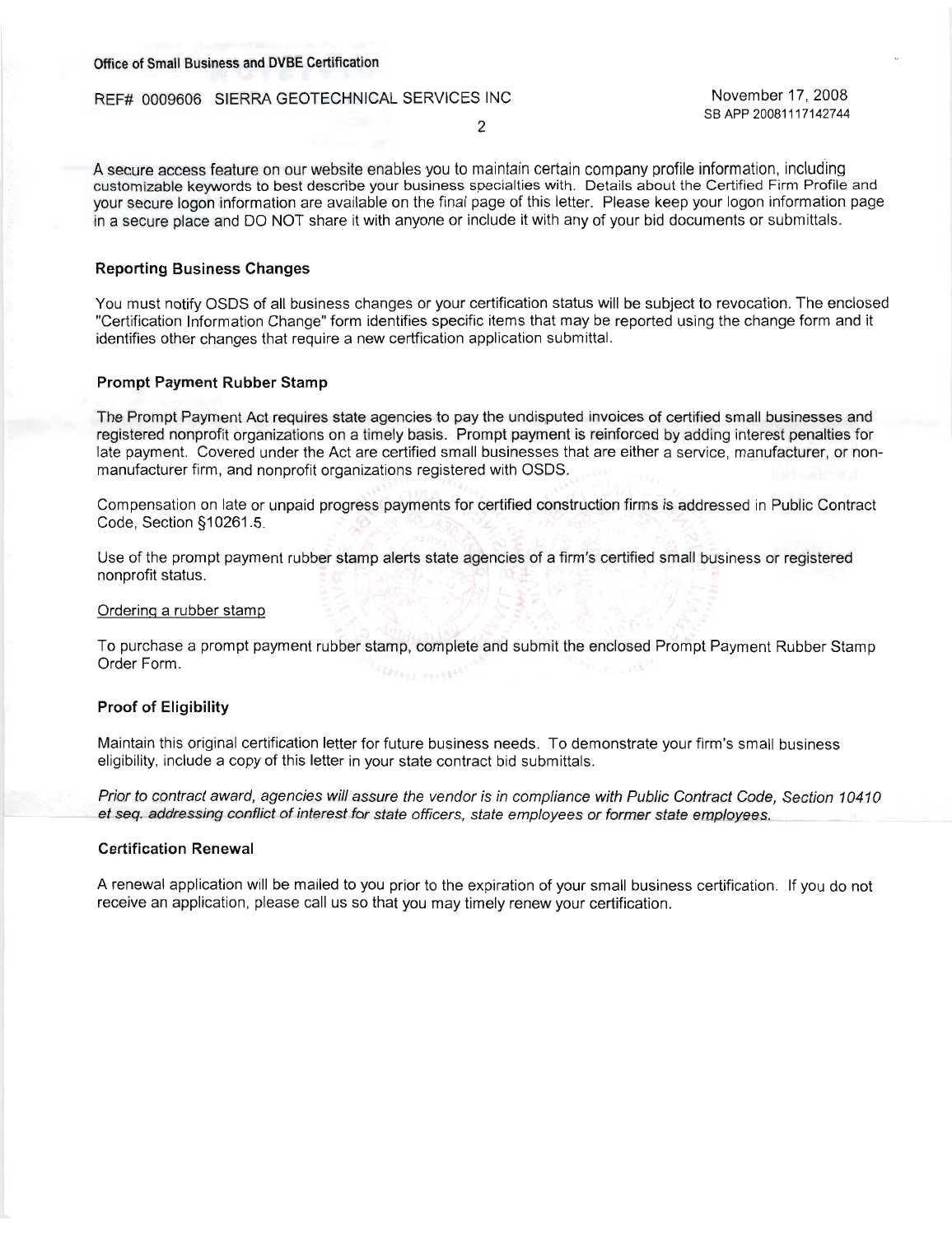REF# 0009606 SIERRA GEOTECHNICAL SERVICES INC

November 17, 2008 SB APP 20081117142744

3

If you have any questions, please contact me at 800.559.5529 (Procurement Division receptionist) or 916.375.4940 (OSDS receptionist), by e-mail louise.kurashige@dgs.ca.gov, or by fax 916.375.4950. The Procurement Division oversees many programs to further state contracting participation. For more information regarding these programs, visit our website at www.pd.dgs.ca.gov/smbus, or visit the Procurement Division's website at www.dgs.ca.gov/pd.

Sincerely,

buro 7 und

Louise Kurashige **Certification Officer** Office of Small Business and DVBE Services

APPLTR Rev. 06/28/2004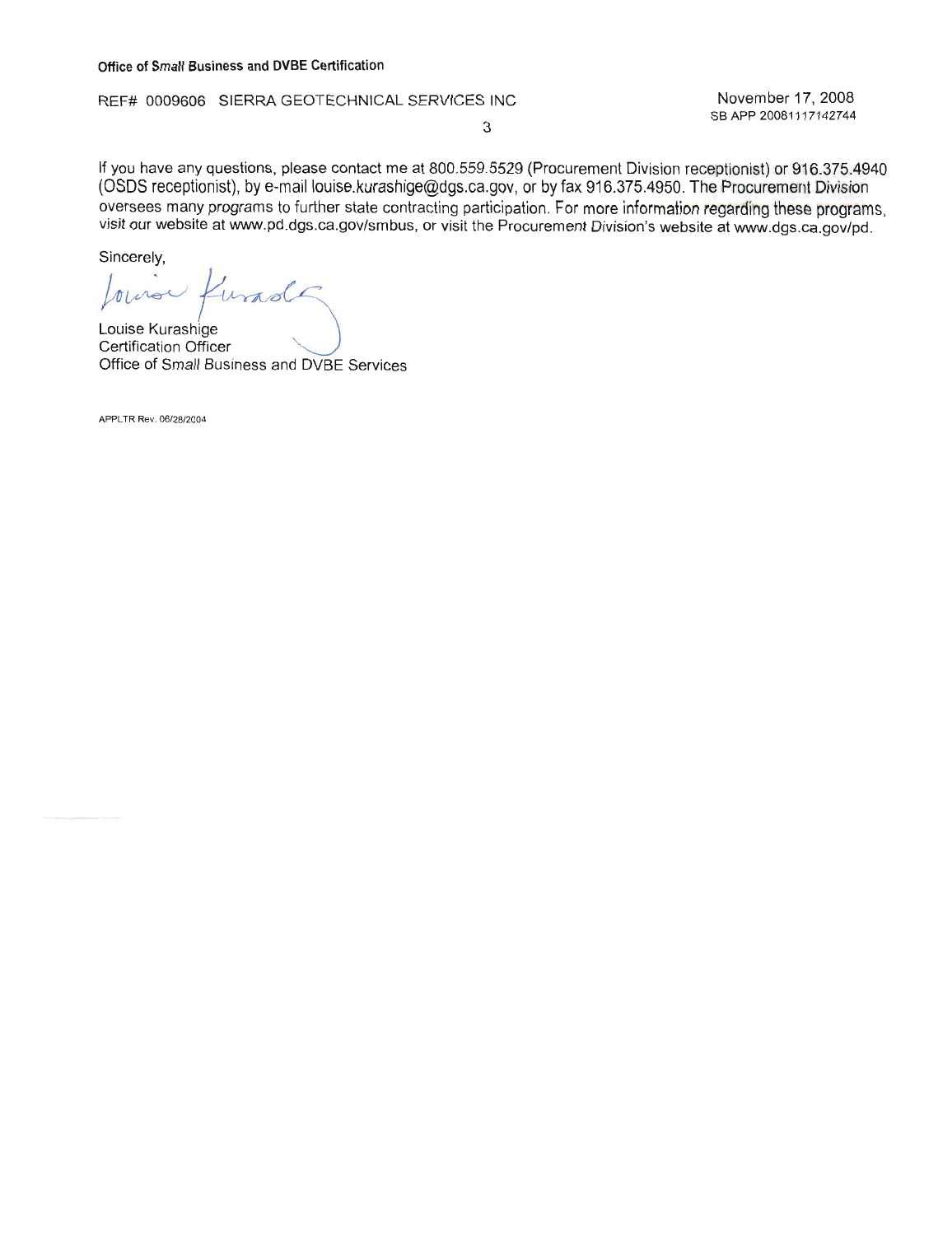# REF# 0009606 SIERRA GEOTECHNICAL SERVICES INC

November 17, 2008 SB APP 20081117142744

# $\overline{4}$

# Standard Industrial Classification (SIC) and North American Industry Classification System (NAICS) Code(s) **Certification Approval Attachment**

You selected the following Standard Industrial Classification (SIC) and North American Industry Classification System (NAICS) codes and/or contractor's license classifications to describe your firm's business:

## \*Construction firms are classified by their California contractor's license classification(s).

| <b>Industry</b> | <b>NAICS Code</b>          | <b>NAICS Code Description</b>                                                                                            |
|-----------------|----------------------------|--------------------------------------------------------------------------------------------------------------------------|
| <b>SERVICE</b>  | 541330<br>541380<br>541990 | <b>Engineering Services</b><br><b>Testing Laboratories</b><br>All Other Professional, Scientific, and Technical Services |
| Industry        | SIC Code*                  | <b>SIC Code Description</b>                                                                                              |
| <b>SERVICE</b>  | 8711<br>8734<br>8999       | Engineering services<br>Testing laboratories<br>Services, n.e.c.                                                         |